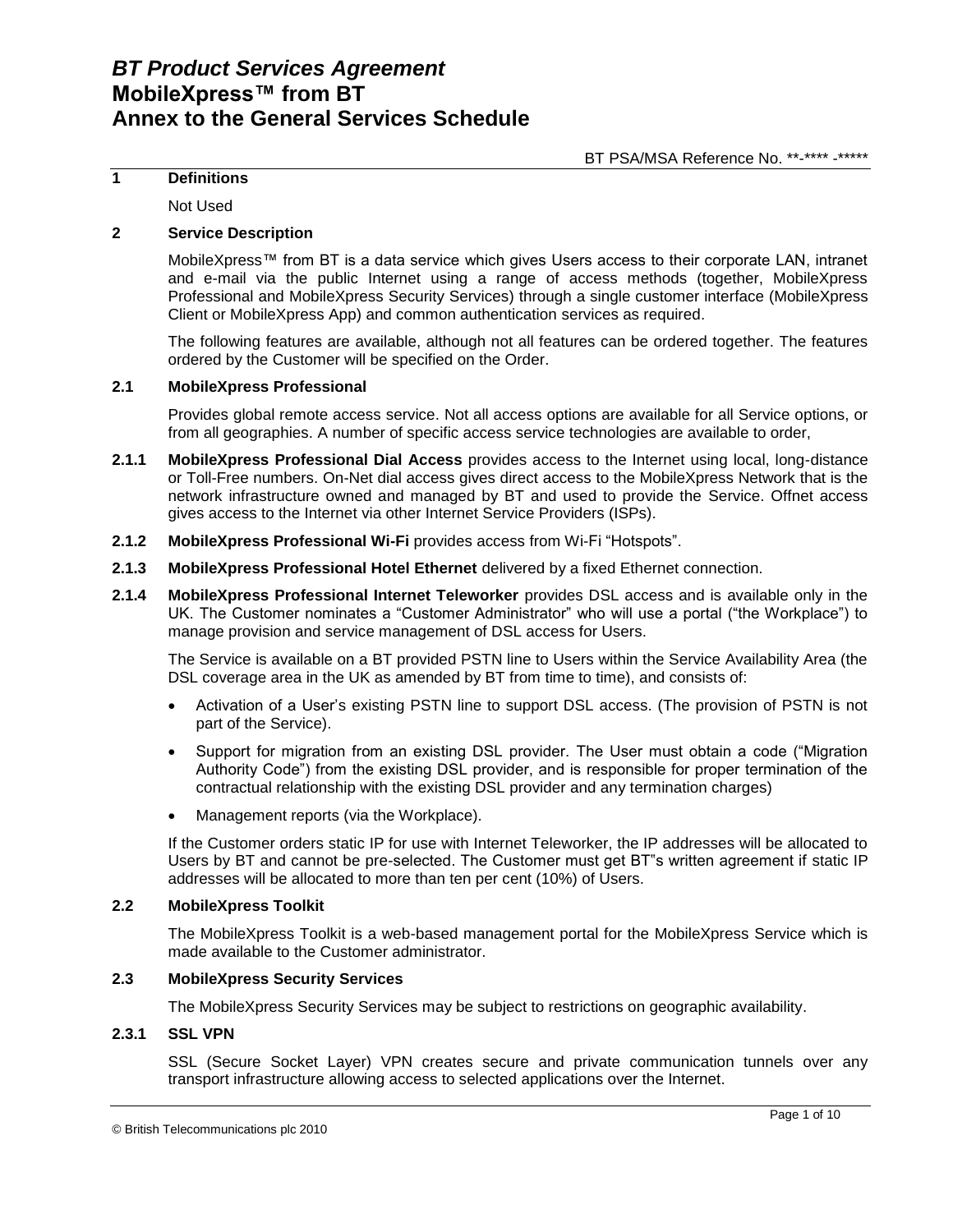The MobileXpress SSL Service may be provided to either customer premises or network based.

MobileXpress Mobile SSL is a premises based service. The SSL VPN server configuration resides in a Customer firewall DMZ and is connected via that firewall to the Customer's network.

MobileXpress Cloud Secure is a network based SSL VPN service that resides in one or more BT managed data centres. BT provides a secured firewall connection to the Internet. Connection is also provided to the Customer's network and/or other network resources as may be offered by BT from time to time.

BT will provide the Service based on the Customer's estimated number of Users. If the actual number of Users exceeds the estimate, then the Customer may experience degradation of Service and will incur additional charges if BT has to provide additional hardware or software.

### **2.3.2 Mobile ID**

Mobile ID uses RSA Security's SecurID tokens together with a BT hosted and managed authentication server to validate the User"s Access Code and passcode.

The Customer may supply its own SecurID authentication tokens or order tokens from BT. There are a number of token "packages" each with a different number of tokens. Alternatively the Customer can order Token Code delivery via SMS or email.

Customer provided tokens must have a remaining life expectancy of at least twelve (12) months and be compatible with BT system.

BT will provide tokens with a life expectancy of two (2) years unless otherwise agreed in writing. **Unless otherwise stated on the Order a Minimum Period of Service of two (2) years applies to each Mobile ID Order.** 

SecurID is a product and licensed trademark of RSA Security, Incorporated.

### **2.3.3 MobileXpress Desktop Management**

MobileXpress Desktop Management gathers real-time information from User's devices to enable the Customer to manage its software and hardware assets, track software version, usage trends, manage licence keys and enforce security policies.

Software is installed on each User device, making the device a "licensed User", and managed via a server located in a BT datacenter. The Customer is given access to the server via an Internet portal. The Desktop Management server is shared with other customers, but no customer can see or access the policies or domains of any other customer.

When the Customer orders the service an account will be set up on the Desktop Management server, and a Customer-specific software agent will be created for its Users, which will be made available via the Customer's MobileXpress Toolkit account.

There are three MobileXpress Desktop Management software feature bundles available. The Customer may order only one, which will then apply to all licensed Users.

#### **2.3.3.1 Essential Feature Bundle**

Enables the Customer administrator to download the software agents to each of its User's devices and manage them remotely via the Console. The Customer administrator can discover all IP devices on the network, monitor the status of each, have visibility into all parameters of each device, review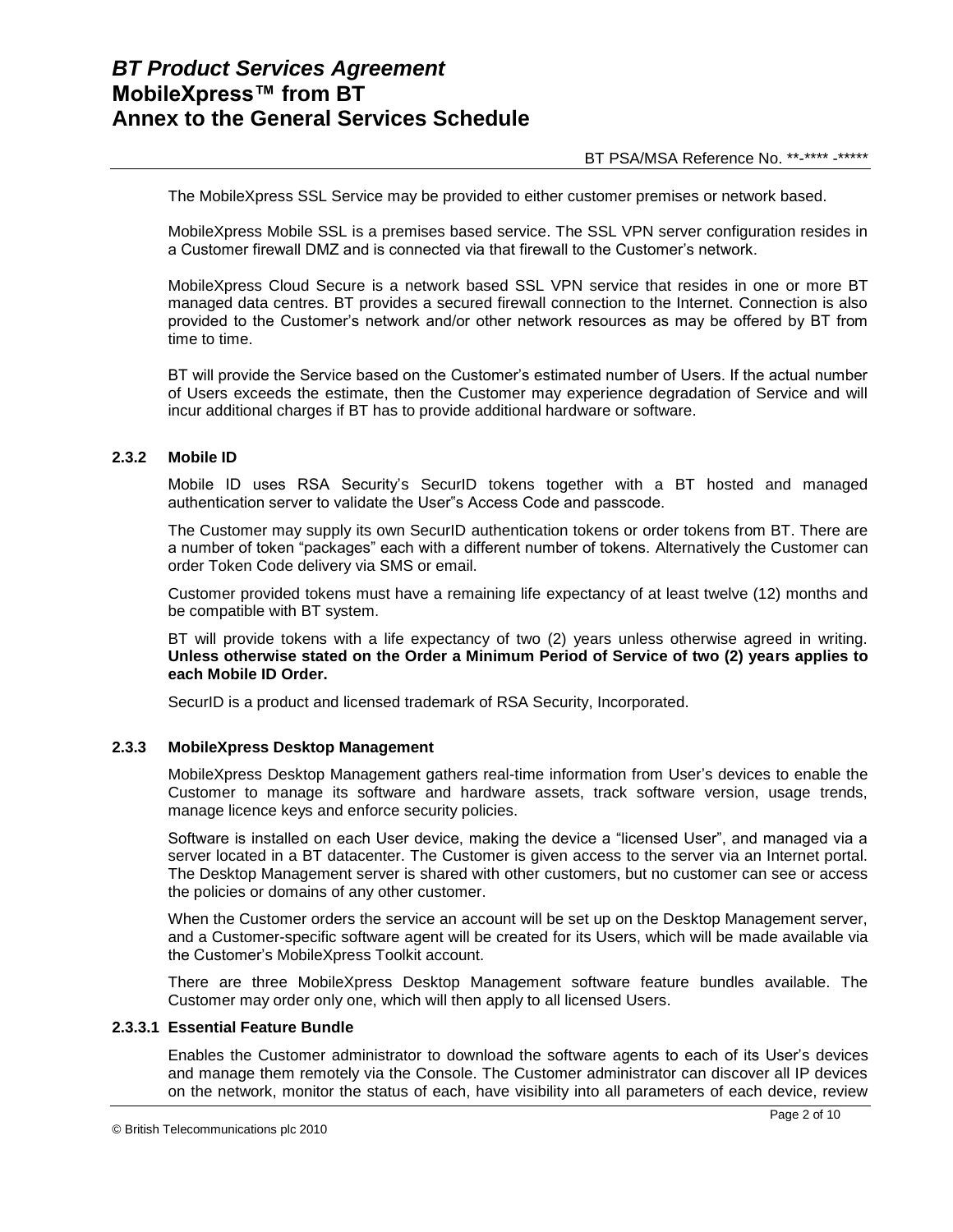BT PSA/MSA Reference No. \*\*-\*\*\*\* -\*\*\*\*\*

the installed application status, and perform remote updates of operating systems, application software and licence keys.

## **2.3.3.2 Standard Feature Bundle**

Enables the Customer administrator to perform all the functions of the Essential Feature bundle and review and update any User's 3rd-party Anti-Virus software and enforce compliance to industry security standards and practices.

### **2.3.3.3 Advanced Feature Bundle**

Enables the Customer administrator to perform all the functions of the Standard Feature Bundle and enforce industry Federal- and Defence-level security standards.

### **2.4 MobileXpress Client**

- **2.4.1** The MobileXpress Client is a BT proprietary software package provided as part of the Service that provides Users with a Graphical User Interface (GUI) for accessing the Service. All MobileXpress access methods may be integrated into the MobileXpress Client. On request, BT will create a set of profiles that controls how Users make connections, the permitted access method(s) and User details. The Customer can distribute these to Users via any mechanism, such as email, or a web page. BT will provide up to three (3) sets of profiles in any Year.
- **2.4.2** The MobileXpress Client software automatically creates a unique Identity when installed or reinstalled on a device. Charges for the Client are based on the number of active Client software instances (An active instance is where a unique client software Identity has successfully connected to a network with Internet connectivity) of the MobileXpress Client in any Month.
- **2.4.3** Each instance of MobileXpress Client software continually collects session and Client parameter information, which is automatically transmitted to BT at the start of each session that uses Internet access. Customers must not actively block or restrict this session data - the MobileXpress Client will cease to operate if this data is restricted
- **2.4.4** The Customer acknowledges that suppressing the display of Toll-Free numbers in the MobileXpress Client Phonebook does not prevent their use if the User finds the number by other means.

## **2.5 MobileXpress App**

- **2.5.1** The MobileXpress App is designed for use on smart device operating systems and is available through relevant vendor application stores. Once installed, the App provides Users with a Graphical User Interface (GUI) for accessing the MobileXpress Wi-Fi Service only. The App initially requires an activation code which is available from the Welcome Letter. The App can then only be used in conjunction with a MobileXpress Access Code.
- **2.5.2** An auto-connect feature can be enabled or disabled by the User within the MobileXpress app settings. This function will automatically log the user into the MobileXpress Wi-Fi service when a suitable SSID is available.
- **2.5.3** Full details of supported operating systems and Wi-Fi footprint are covered within the MobileXpress App application store posting. Exact MobileXpress App functionality may vary between different platforms due to limitations of technical capabilities within each operating system. Updates to the MobileXpress App will be delivered automatically through the vendor's application store.

## **2.6 MobileXpress Access Code**

The MobileXpress Access Code is the Network Access Identifier (NAI) used to connect to the Service. The NAI Access Code format consists of a UserID (the User's specific log-on credentials) and a Namespace, the name registered with an Internet registration authority for use as part of the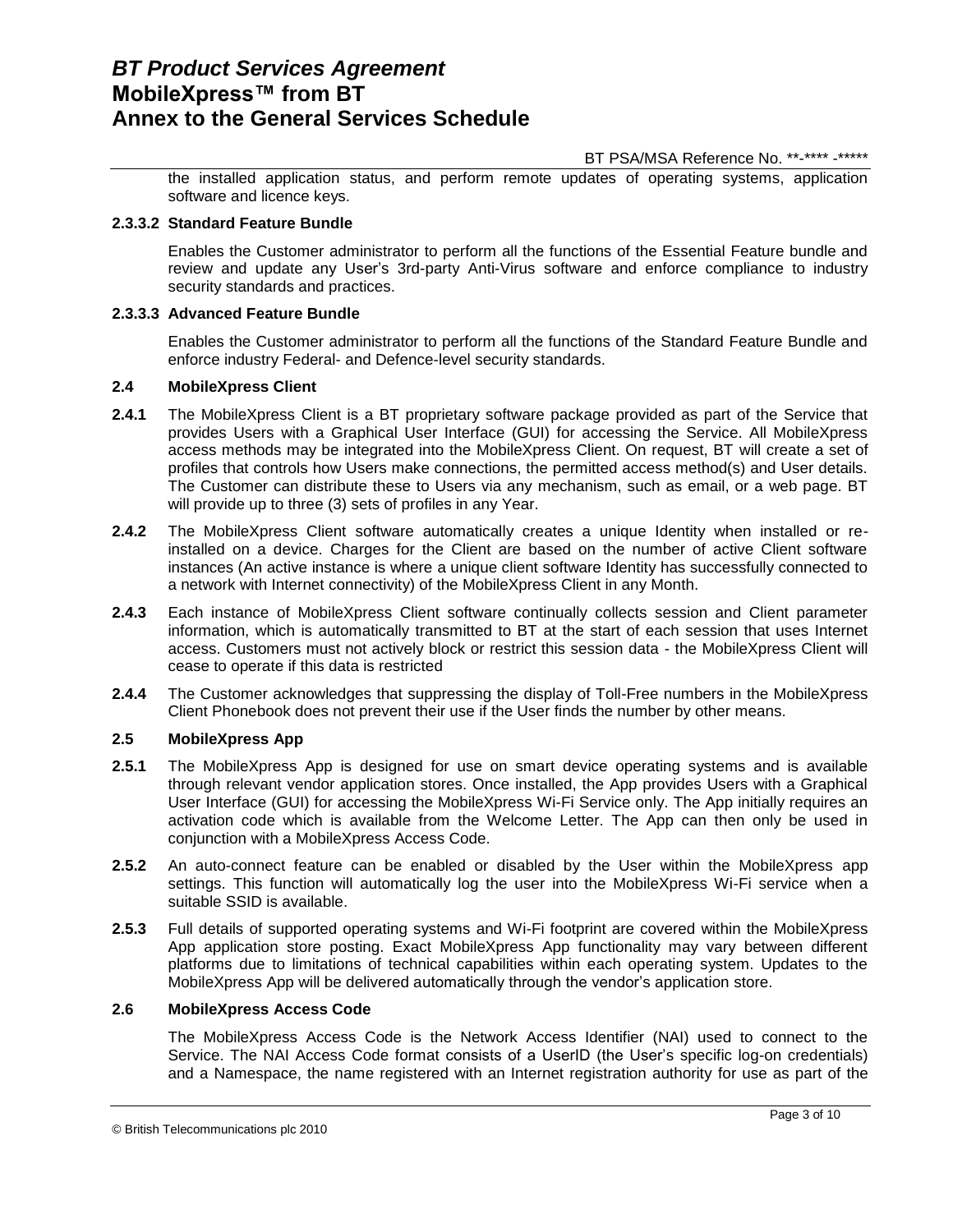BT PSA/MSA Reference No. \*\*-\*\*\*\* -\*\*\*\*\*

Customer's URL. The Customer may define the Namespace but it must have some significance to the Customer's registered Internet domain, trademarked product or service name.

Each Access Code for use with flat Charge pricing is provided for an individual User, or device, and the settings for the Service will prevent multiple concurrent connections.

## **2.7 Pricing Package Options**

There are four MobileXpress Professional pricing options. Three have a flat Charge per Active User (where anyone who accesses the MobileXpress Network in any Month is an Active User) with a monthly minimum commitment of twenty-five (25) Active Users or as otherwise specified on the Order. Unused allowances cannot be passed to another User or carried forward to the next Month. The Customer must select one pricing option, which will be applied to all Active Users. The alternative to the flat Charge per Active User is a Pay As You Go (PAYG) option. The pricing package options are:

- **2.7.1 MobileXpress Professional Unlimited** gives access to On-Net Dial, Offnet Dial, Toll-Free, Wi-Fi and Hotel Ethernet for a single monthly Charge per Active User.
- **2.7.2 MobileXpress Professional 50** gives access for up to fifty (50) hours via On-Net Dial, Offnet Dial, Wi-Fi and includes three (3) Hotel Ethernet sessions, for a single monthly Charge per Active User. Use of additional Access Options such as Toll-Free will be charged at the Charge rates specified in the Order.

Any User using the Service for more than fifty (50) hours in any Month will be charged at the Charge rates specified in the Order.

Any User's Wi-Fi access of more than twenty (20) hours in any Month will be charged at the Charge rates specified in the Order, and will not contribute to the fifty (50) hour allowance.

Any User's fourth (or more) Hotel Ethernet session in any Month will be charged at the Charge rates specified in the Order.

**2.7.3 MobileXpress Professional 10** gives access for up to ten (10) hours via On-Net Dial, Offnet Dial, and Wi-Fi for a single monthly Charge per Active User. Use of additional Access Options such as Toll-Free or Hotel Ethernet will be charged at the Charge rates specified in the Order.

Any User using the Service for more than ten (10) hours in any Month will be charged at the Charge rates specified in the Order.

- **2.7.4 MobileXpress Professional Variable** gives PAYG access to Users via On-Net Dial, Offnet Dial, and Wi-Fi. There is no minimum number of Users but in addition to the Usage Charges there is a monthly charge to use this pricing option
- **2.7.5 MobileXpress Desktop Management** Orders must specify the number of User licenses required. The number of Users may not exceed the number of licenses, but if necessary the Customer may order additional licenses at any time. The Customer acknowledges that once a licence has been assigned to a device it will be counted against the total number of licences ordered and it cannot be reassigned until the previously designated device is manually removed from the service by the Customer via the management console.

### **3 Service Delivery**

- **3.1** For Proxy based authentication, the OSD is when BT sends a Customer Welcome letter confirming the creation of the required Namespaces and the URL of the MobileXpress Client.
- **3.2** For Network based authentication, the OSD is when BT sends a Customer Welcome letter confirming the creation of the required Namespaces, the URL of the MobileXpress Client, and the either Toolkit Access Codes, or User Access Codes created by BT for the Customer.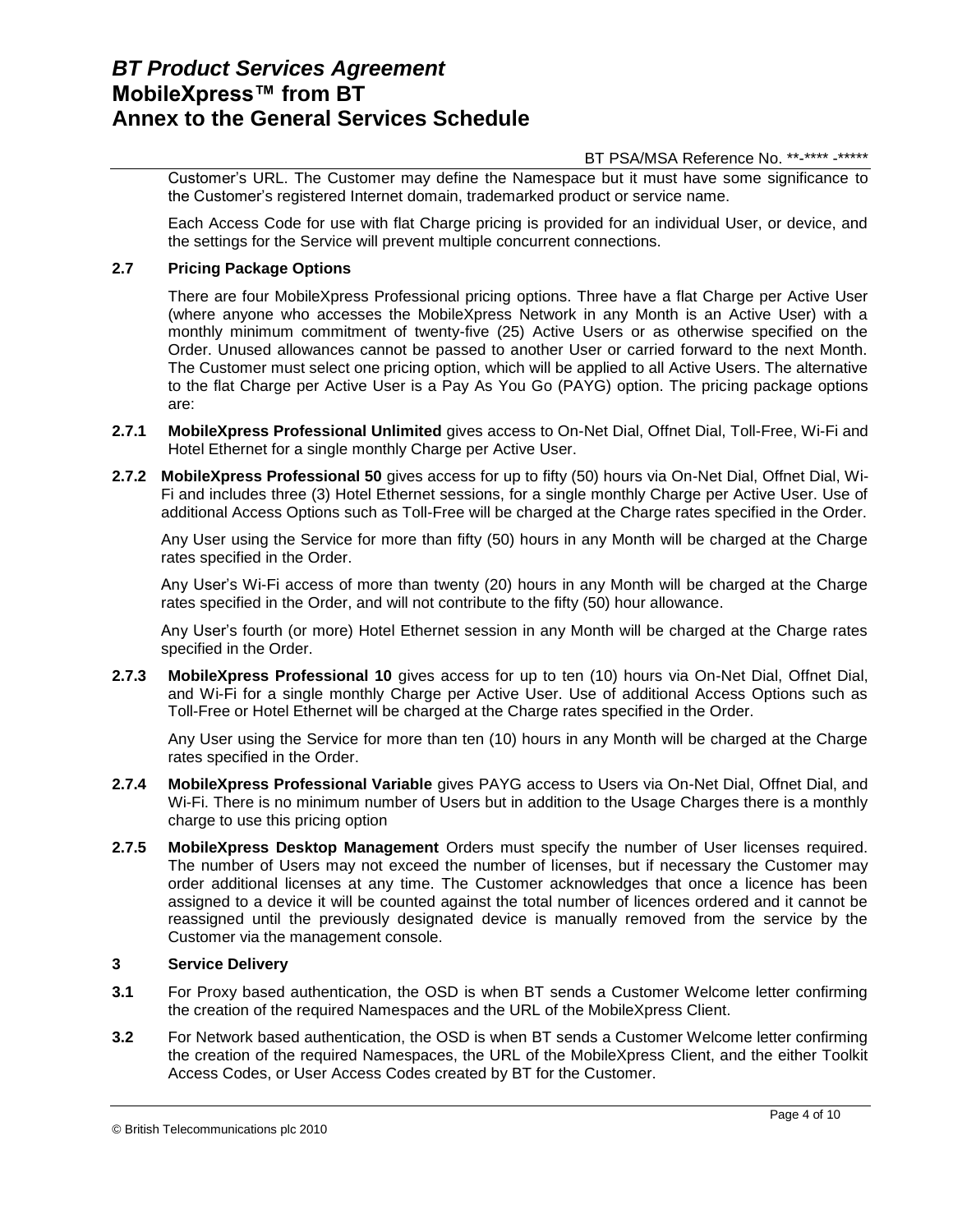BT PSA/MSA Reference No. \*\*-\*\*\*\* -\*\*\*\*\*

- **3.3** For Internet Teleworker, the OSD is when BT sends a Customer Welcome Letter including the Administrator logon details to the Workplace management portal.
- **3.4** For Mobile SSL VPN, the OSD is when BT sends a Customer Welcome Letter confirming that the SSL Servers have been configured.
- **3.5** For Mobile ID, the OSD of the overall service is when BT sends a Customer Welcome Letter confirming service availability, and for each RSA token when the token is sent to the Customer.
- **3.6** For Desktop Management, the OSD is when BT sends a Customer Welcome letter confirming the creation of the Administrator"s Desktop Management Access Code.
- **3.7** BT does not make Dial access to certain POPs in some countries available, due to security concerns about unauthorised use of Access Codes unless the Customer requests it in writing. If BT makes access available, the Customer acknowledges that all Users will be able to use the "restricted" POPs and the Customer expressly accepts responsibility for paying all Charges incurred for use of the POPs.
- **3.8** Occasionally BT may change some MobileXpress Professional On-Net and Toll-Free access numbers. The changes will be made to the MobileXpress Client Phonebook, which is downloaded by the MobileXpress Client. BT will allow a reasonable time for Users to update their MobileXpress Client Phonebook before withdrawing any On-Net and Toll-Free numbers. BT will make reasonable efforts to update changes suppliers make to Wi-Fi, Hotel Ethernet and Offnet access numbers.
- **3.9** BT may give instructions to the Customer to reconfigure or update the MobileXpress Client, Customer Authentication and Customer Accounting servers. BT will take reasonable steps to give the Customer time to execute such instructions before making any Service impacting changes.
- **3.10** MobileXpress App is not provided during the MobileXpress delivery process, but directly downloaded from the appropriate vendor's application store.

## **4 BT Service Management Boundary (SMB)**

The SMB for MobileXpress depends on the option(s) ordered.

In all cases the SMB includes the operation of a valid MobileXpress Client or MobileXpress App, on an approved operating system or device, the Authentication of a User on the BT Radius server, and the operation of the Mobile ID token if ordered from BT. It does not include operation of any Customer Authentication device if Proxy based authentication has been ordered.

- **4.1** For MobileXpress Professional On-Net, Offnet and Toll-Free services, the SMB is between the Network Access Server and the Internet.
- **4.2** For MobileXpress Professional Wi-Fi service, the SMB is between the Network Wi-Fi Access Point and the Internet.
- **4.3** For MobileXpress Professional Hotel Ethernet service, the SMB is between the Hotel Ethernet enabled device and the Internet.
- **4.4** For MobileXpress Professional Internet Teleworker service, the SMB is between the DSL connection in the User"s location and the Internet.
- **4.5** For MobileXpress Mobile SSL VPN service, the SMB is the LAN interface on the SSL VPN Server if BT provides the network service and between the LAN interface and the WAN interface on the SSL Server if not.
- **4.6** For MobileXpress Cloud Secure SSL VPN service, the SMB are the BT provided Internet ingress port and the BT Shared Access MPLS LAN interface to the Customer's BT MPLS network.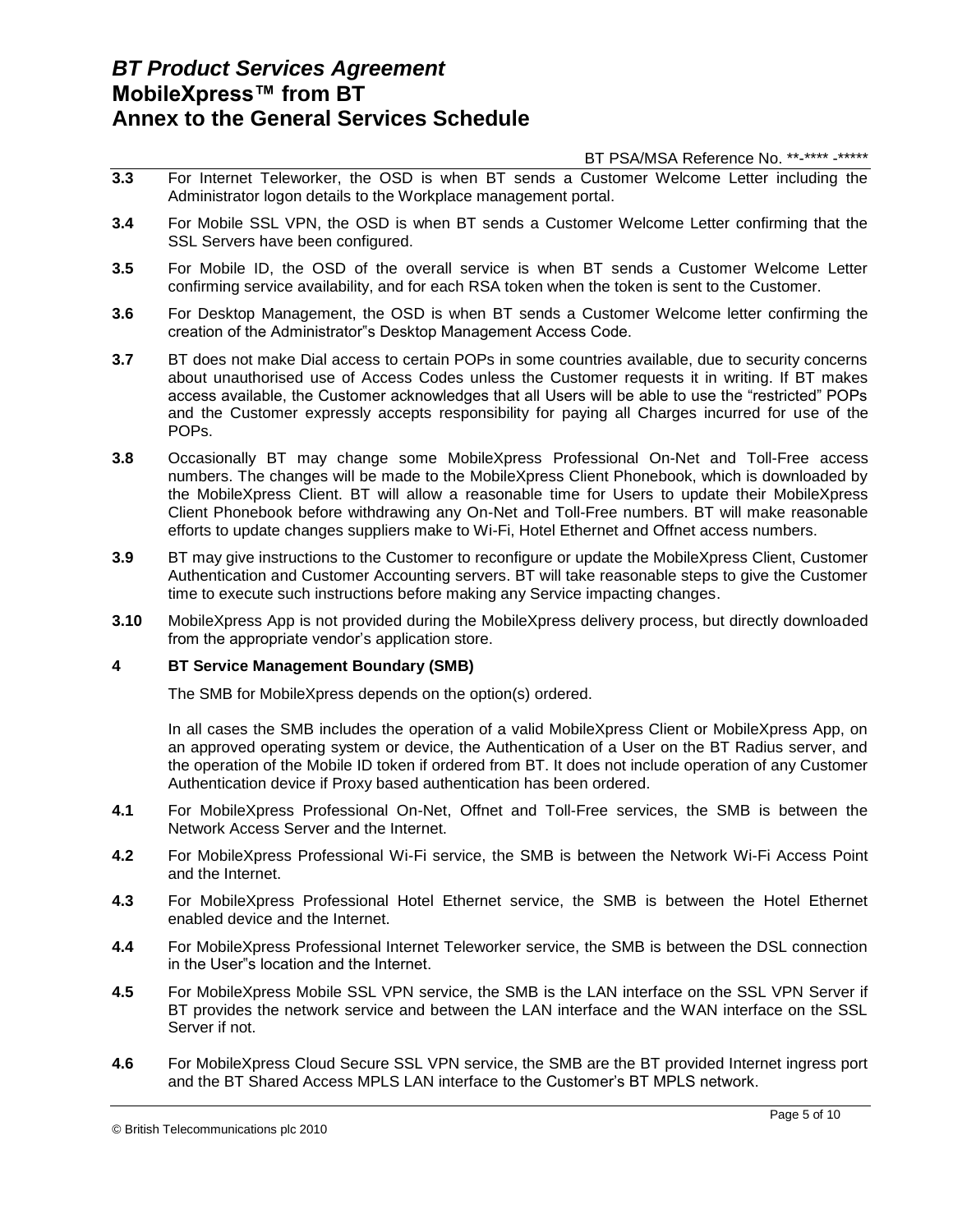BT PSA/MSA Reference No. \*\*-\*\*\*\* -\*\*\*\*\*

- **4.7** For Mobile ID the SMB are the Mobile ID Authentication Token and the Mobile ID authentication servers.
- **4.8** For the Desktop Management service, the SMB is the BT Equipment (including any software used to provide the Service) and the software client used to provide the Service on the User's PC.

## **5 The Customer's Responsibilities**

- **5.1** In order to properly use the MobileXpress Professional Service, and for BT to be able to effectively progress incidents, the Customer must use and ensure that Users use the MobileXpress Client software and that all Users update their MobileXpress Client software and MobileXpress Client Phonebook. Each updated version of MobileXpress Client software expires three (3) years after release and failure to update before expiry will result in loss of Service.
- **5.2** Before deploying the Service, the Customer shall ensure that its PCs and devices meet BT"s minimum technical requirements for accessing the Service. Details are available from BT and are updated from time to time.
- **5.3** Charges for the Customer's use of PSTN, ISDN and GSM are NOT included in BT Charges and the Customer must pay such charges directly to the PTSP. The Customer is responsible for the resolution of Incidents with:
	- PSTN, ISDN or GSM access; and
	- Customer provided 3G access services used in conjunction with the MobileXpress Client;
	- PC hardware or software.
- **5.4** The Customer is responsible for:
	- providing any additional security and authentication requirements it deems necessary for access to applications on its network.
	- taking any necessary security precautions, and ensuring that Users take precautions, to protect from the possibility of hacking and viruses when using the Service.
	- administration of its LAN/IP addressing schemes and must provide BT with all information which may reasonably be required by BT in order to provide the Service.
- **5.5** BT will notify the Customer via the Service Centre of any unusual activity detected or notified by its suppliers. The Customer is responsible for reviewing such usage and confirming whether it is legitimate.

### **5.6 Employer Disclosure**

In jurisdictions where an employer is legally required to make such disclosure to its employees, it is the Customer's responsibility to:

- **5.6.1** inform its employees and Users that as part of the Service being deployed by BT, the usage of any targeted applications by the Customer's employees and/ or Users may be monitored and reported to the Customer by BT; and
- **5.6.2** ensure that the Customer's employees and Users have consented or will be deemed to have consented to such monitoring and reporting, if such consent is legally required, and BT shall not be liable for any failure of the Customer to comply with this instruction and the Customer shall indemnify BT from and against any claims or actions brought by its employees or Users against BT arising out of the delivery of Services by BT in accordance with the terms hereof.

Any Customer data captured by BT in the delivery of the Service will remain the Customer's data and BT will only process this data to the extent necessary to deliver the Services or in accordance with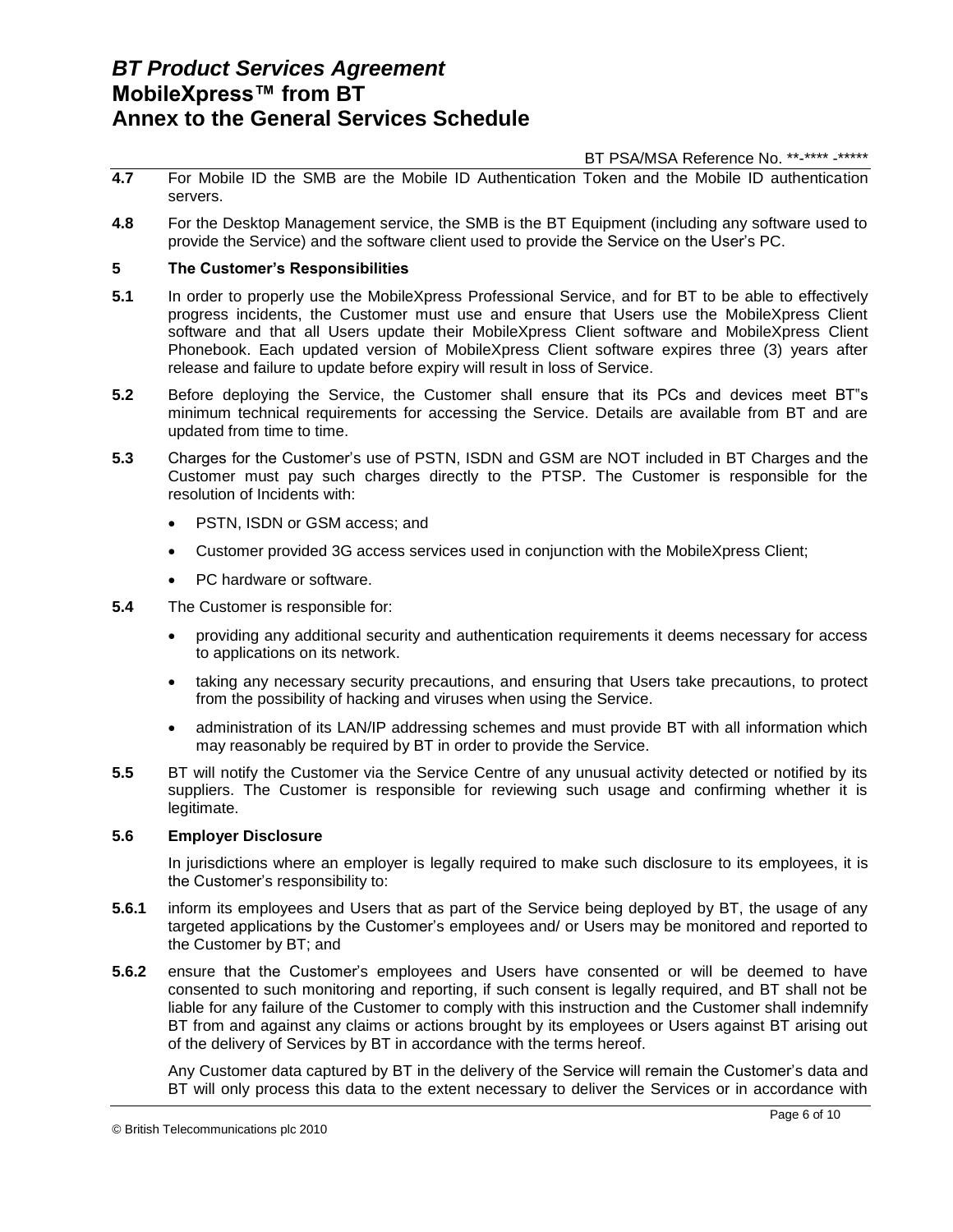#### BT PSA/MSA Reference No. \*\*-\*\*\*\* -\*\*\*\*\*

the instructions of the Customer. At all times both Parties will comply with their respective obligations under applicable data protection and privacy legislation.

- **5.7** When ordering any of the security options or MobileXpress Desktop Management the Customer must provide a Security Officer(s) as a single point of contact available during Customer specified support hours. The Security Officer is the only individual(s) authorised to request the deletion or disabling of a User's access.The Security Officer will be responsible for all issues related to MobileXpress Desktop Management including self-administration of the Desktop Management service such as defining policy enforcement parameters
- **5.8** For SSL VPN the Customer must ensure that each User has a unique identification credential to access the Service.
- **5.9** The Customer must provide the following at the Site for the installation of the MobileXpress Mobile SSL VPN Servers:
	- A firewall, with a DMZ in which the Mobile SSL VPN servers will sit; presented as Fast Ethernet or Gigabit Ethernet. If BT Radius authentication is required, the Customer firewall needs to support IPSec Sessions to the BT Radius;
	- Connectivity from the Mobile SSL VPN servers to the Customer's applications that Users will access;
	- Internet access to the Customer's Site;
	- A minimum number of IP addresses (internal and external) and network drops (front-end and back-end.) Exact requirements depend on the configuration and will be specified in the Order.
- **5.10** The Customer must provide the following for the MobileXpress Cloud Secure SSL Service:
	- Connectivity from the MobileXpress Cloud Secure SSL VPN Shared Access MPLS port to the Customer's applications that Users will access;
	- Connectivity from the MobileXpress Cloud Secure SSL VPN Shared Access MPLS port to the Customer authentication server(s) as and where authentication against those authentication servers is required.
	- A minimum number of IP addresses and network drops. Exact requirements depend on the configuration and will be specified in the Order.
- **5.11** For Mobile ID the Customer is responsible for maintaining awareness of the remaining life of Tokens and or authorising replacement as required. BT will work with the Customer to identify tokens reaching "end of life" and to ensure that new tokens are ordered in a timely manner. The Customer acknowledges and accepts that network coverage and email filters may prevent the receipt of SMS or email Token codes.
- **5.12** When ordering Desktop Management the Customer must

(a) order a User license for each User. BT reserves the right to validate that the Customer has purchased sufficient User licenses and to suspend or terminate the Service if the Customer does not obtain sufficient User licenses within thirty (30) days of being requested to do so by BT. The Customer may order additional User licenses at any time but may only reduce the number of User licenses following the Minimum Period of Service.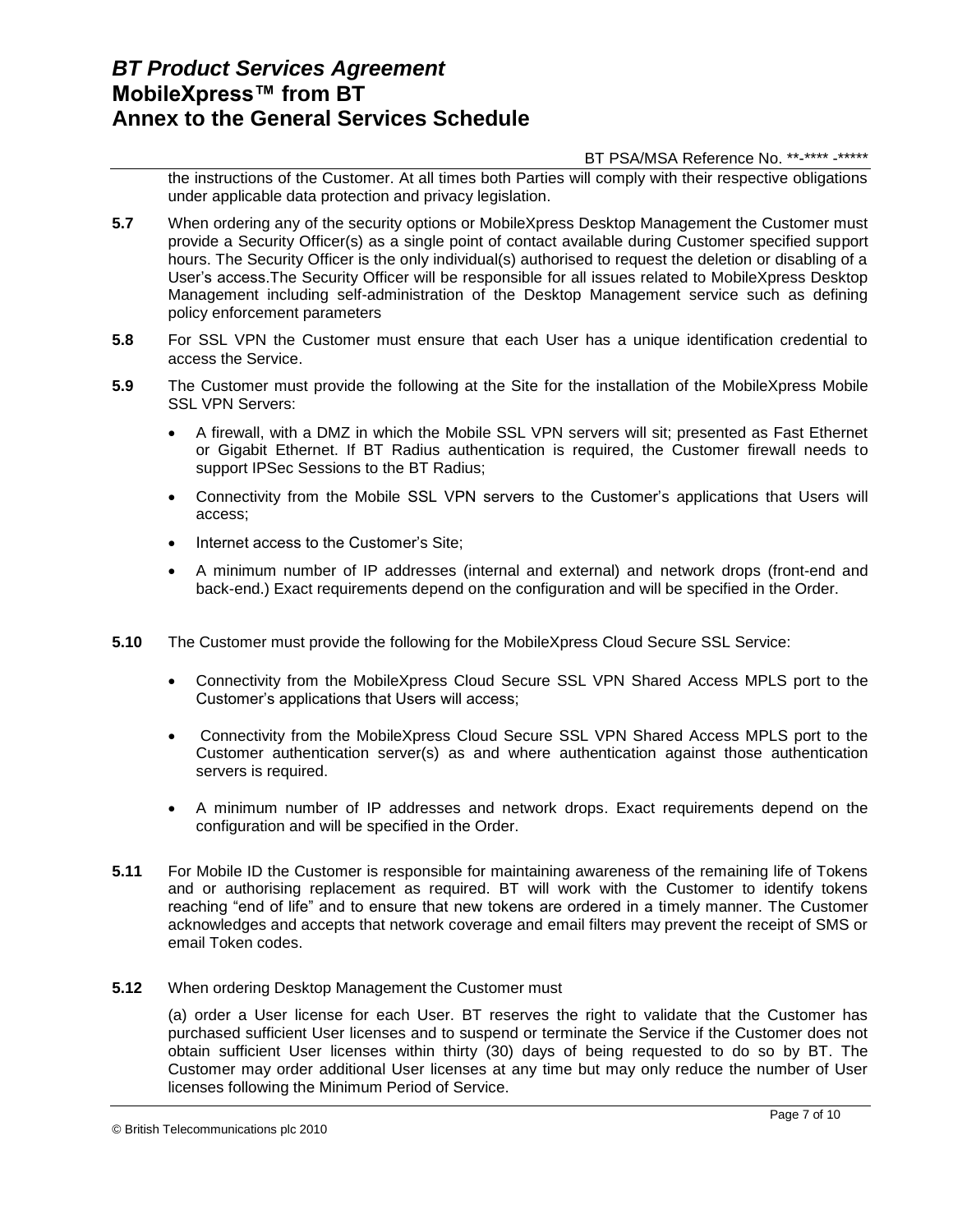## BT PSA/MSA Reference No. \*\*-\*\*\*\* -\*\*\*\*\*

(b) ensure that the Policy that applies is appropriate for its environment. The Customer acknowledges responsibility for Policies implemented on the Service, whether defined by the Customer, BT or a third party. BT accepts no liability for any outages or incidents as a result of implementing any Policy.

- **5.13** MobileXpress App
- **5.13.1** The Customer acknowledges that if Users choose to use the MobileXpress App auto-connect feature, a session will be active after automatic connection even if the User is not using the service or sending data. The Customer is responsible for instructing Users to disconnect from the MobileXpress Wi-Fi service through the MobileXpress App before leaving a venue. Failure to logout may leave hung sessions which are chargeable and could be hijacked by other users. The Customer agrees to pay all such charges.
- **5.13.2** The Customer is responsible for ensuring that Users change the smart device settings to use local, home or private Wi-Fi services when required. The MobileXpress App does not manage these connections and failure to change to the require network through the smart device settings could result in the Users using the MobileXpress Wi-Fi service when alternative networks are available.

## **6 Charges and Payment Terms**

- **6.1** Charges will be paid in accordance with the General Terms and Conditions.
- **6.2** The Charges comprise some or all of the following components, depending upon the Option selected on the Order. Unless otherwise stated in the tables below, Usage Charges are billed in minutes (rounded up to the nearest whole minute).

| <b>MobileXpress Client</b>                                                                                                                  | <b>One-time Charge</b> | <b>Recurring Charge</b>                                                                                                             | <b>Notes</b>                                                                                                                                     |
|---------------------------------------------------------------------------------------------------------------------------------------------|------------------------|-------------------------------------------------------------------------------------------------------------------------------------|--------------------------------------------------------------------------------------------------------------------------------------------------|
| A monthly minimum<br>commitment of at least twenty-<br>five (25) Active Users applies,<br>and will start three (3) Months<br>after the OSD. | N/A                    | Monthly, per Active<br><b>Unique MobileXpress</b><br>Client Instance.                                                               | For termination before<br>the end of the<br><b>Minimum Period of</b><br><b>Service all remaining</b><br><b>Recurring Charges</b><br>are payable. |
| <b>MobileXpress Professional</b><br><b>Offering</b>                                                                                         | <b>One-time Charge</b> | <b>Recurring Charge</b>                                                                                                             | <b>Notes</b>                                                                                                                                     |
| <b>MobileXpress Professional</b><br>Unlimited, 50, 10                                                                                       | Namespace changes      | Monthly, per UserID                                                                                                                 | For termination                                                                                                                                  |
| A monthly minimum<br>commitment of at least twenty-<br>five (25) Active Users applies,<br>and will start three (3) Months<br>after the OSD. |                        | Premium Wi-Fi<br>charges where<br>applicable<br>Over utilisation, is<br>charged at the<br>applicable Access<br>Option Charge rates. | before the end of the<br><b>Minimum Period of</b><br>Service all remaining<br><b>Recurring Charges</b><br>are payable.                           |
| Allowance from one month<br>cannot be carried forward to the<br>next.                                                                       |                        |                                                                                                                                     |                                                                                                                                                  |
| Wi-Fi Daily Caps do not apply.                                                                                                              |                        |                                                                                                                                     |                                                                                                                                                  |
| <b>MobileXpress Professional</b>                                                                                                            |                        |                                                                                                                                     |                                                                                                                                                  |
| Variable                                                                                                                                    |                        |                                                                                                                                     |                                                                                                                                                  |
|                                                                                                                                             |                        | <b>Monthly Service Fee</b><br>when contracted                                                                                       |                                                                                                                                                  |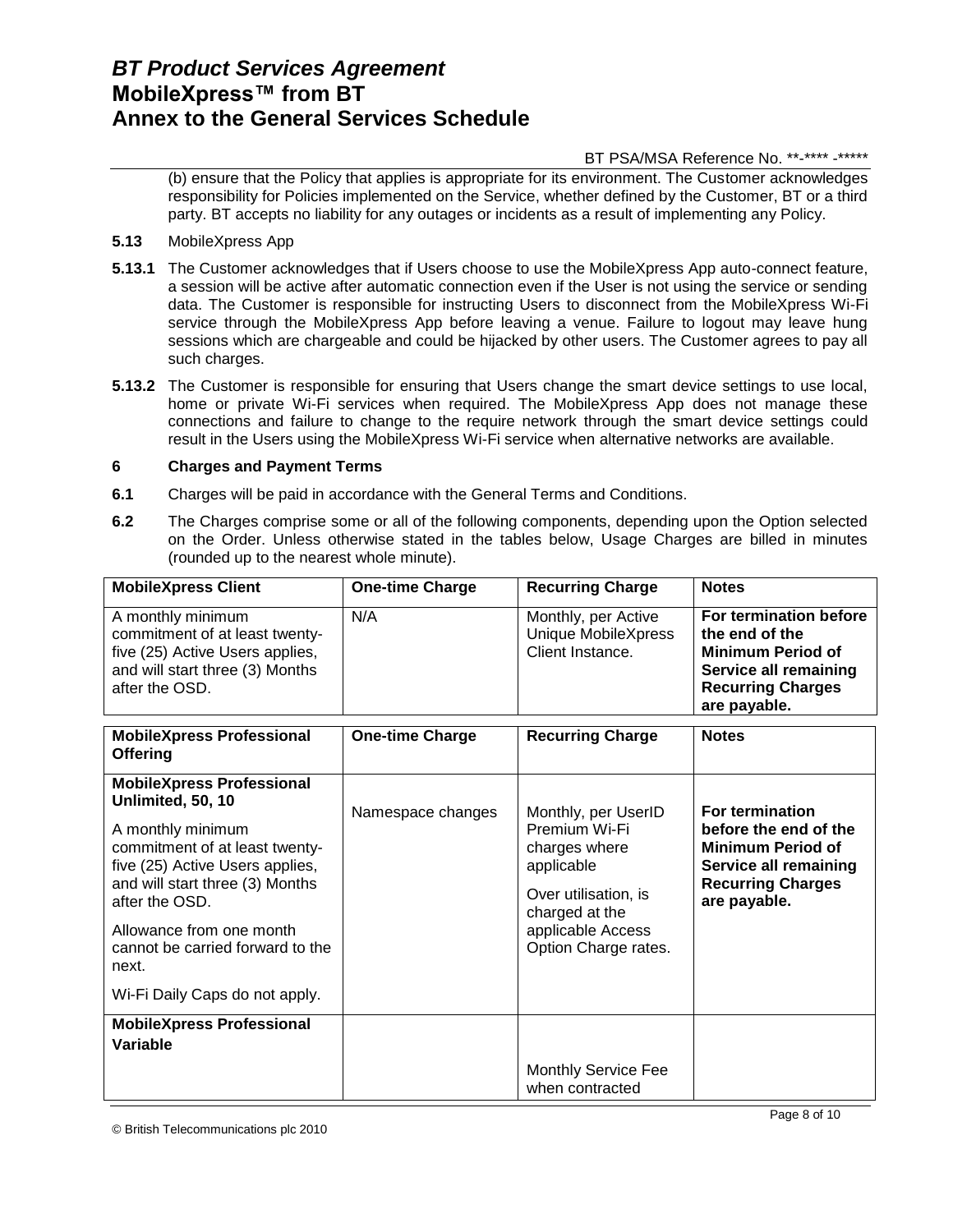## BT PSA/MSA Reference No. \*\*-\*\*\*\* -\*\*\*\*\*

| Pay as you go access to BT<br>On-Net Dial platform and for     |     | directly as a pricing<br>option                        |  |
|----------------------------------------------------------------|-----|--------------------------------------------------------|--|
| Users that exceed their                                        |     | <b>Monthly Usage</b>                                   |  |
| threshold allowance                                            |     | (Hourly charge<br>depending on                         |  |
|                                                                |     | country).                                              |  |
| <b>MobileXpress Professional</b>                               |     |                                                        |  |
| <b>Offnet Dial</b>                                             | N/A | <b>Monthly Usage</b><br>(Hourly charge<br>depending on |  |
| Pay as you go access to BT                                     |     | country).                                              |  |
| Offnet Dial platform for Users<br>that exceed their threshold  |     |                                                        |  |
| allowance                                                      |     |                                                        |  |
|                                                                |     |                                                        |  |
| <b>MobileXpress Professional</b>                               |     |                                                        |  |
| <b>Toll Free</b>                                               | N/A | Monthly, Usage<br>(Hourly charge                       |  |
|                                                                |     | depending on                                           |  |
| Pay as you go Toll-Free access                                 |     | country.)                                              |  |
| surcharge to BT On-Net Dial<br>platform if the Customer orders |     |                                                        |  |
| MobileXpress Professional 50                                   |     |                                                        |  |
| or 10                                                          |     |                                                        |  |
|                                                                |     |                                                        |  |
| <b>MobileXpress Professional</b><br>Wi-Fi                      |     |                                                        |  |
|                                                                | N/A | Monthly, Usage<br>(Hourly charge                       |  |
|                                                                |     | depending on country                                   |  |
| Pay as you go Wi-Fi access for<br>Users that exceed their      |     | with a Daily Cap per<br>UserID).                       |  |
| threshold allowance.                                           |     |                                                        |  |
|                                                                |     |                                                        |  |
| A fifteen (15) minute minimum                                  |     |                                                        |  |
| Usage charge applies for all                                   |     |                                                        |  |
| connections. The Daily Cap is<br>the maximum usage charge for  |     |                                                        |  |
| a single User in a single Wi-Fi                                |     |                                                        |  |
| location in a single day                                       |     |                                                        |  |
| (measured midnight to midnight                                 |     |                                                        |  |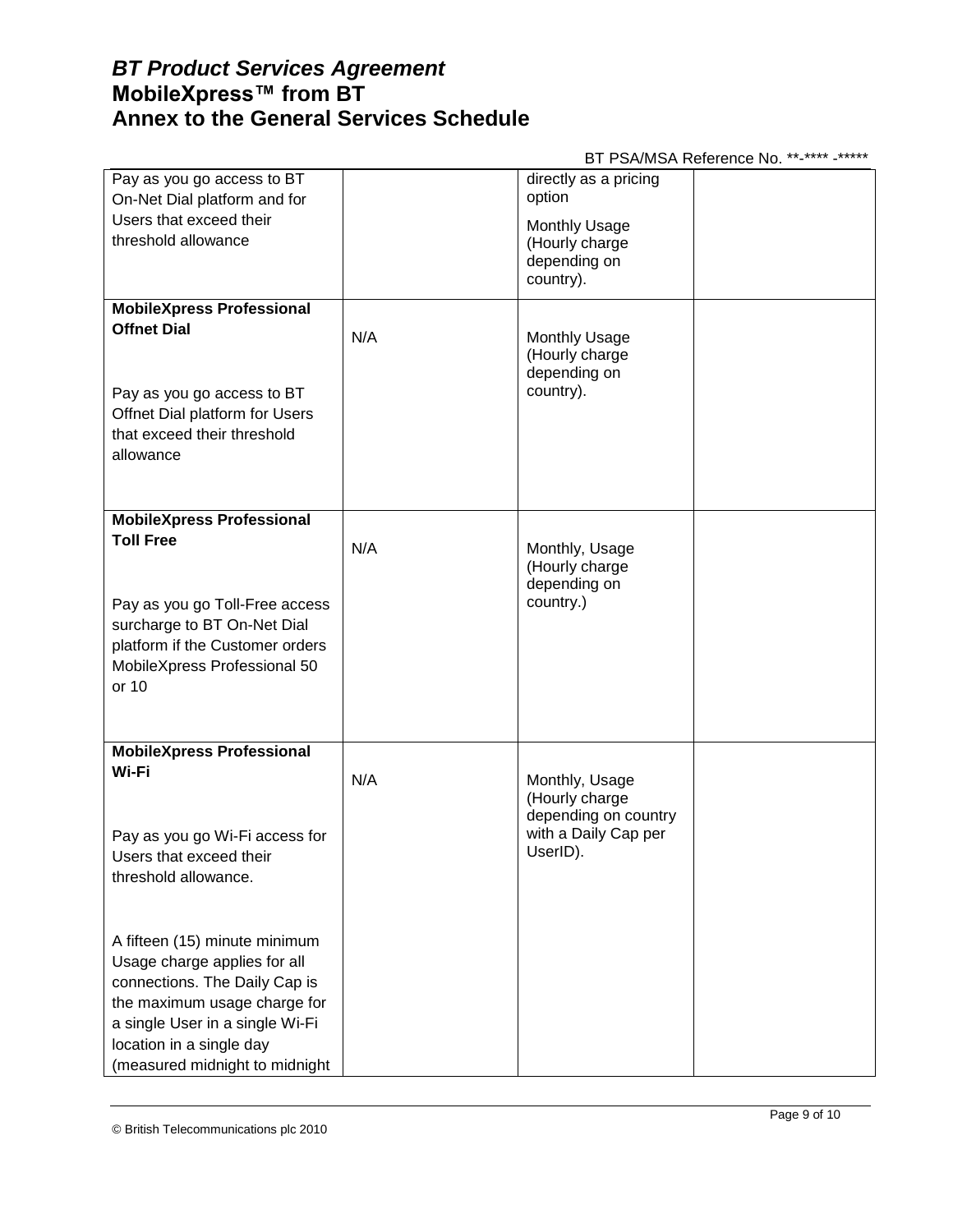BT PSA/MSA Reference No. \*\*-\*\*\*\* -\*\*\*\*\*

| local time)<br>Premium Wi-Fi "hotspot"<br>locations have additional Hourly<br>charges (billed per minute after<br>the initial fifteen (15) minute<br>minimum) and do not have a<br>Daily Cap.                                                                                                                                                                                                                                                                        |                                                                                                                                                                                       |                                                                                                                                   |                                                                                                                                                                                                       |
|----------------------------------------------------------------------------------------------------------------------------------------------------------------------------------------------------------------------------------------------------------------------------------------------------------------------------------------------------------------------------------------------------------------------------------------------------------------------|---------------------------------------------------------------------------------------------------------------------------------------------------------------------------------------|-----------------------------------------------------------------------------------------------------------------------------------|-------------------------------------------------------------------------------------------------------------------------------------------------------------------------------------------------------|
| <b>MobileXpress Professional</b><br><b>Hotel Ethernet</b><br>Hotel Ethernet access for<br>MobileXpress Professional 50<br>Users that exceed their<br>threshold allowance, or<br>surcharge for MobileXpress<br>Professional 10 Users.                                                                                                                                                                                                                                 | N/A                                                                                                                                                                                   | Flat daily rate for<br>multiple connections<br>(noon to 11:59 am<br>local time) per User<br>per distinct location<br>per country. |                                                                                                                                                                                                       |
| <b>MobileXpress Internet</b><br><b>Teleworker</b><br>The Corporate setup Charge<br>includes Workplace training for<br>up to six people at one event in<br>the UK.<br>No monthly minimum<br>commitment of ADSL Lines<br>applies unless stated on the<br>Order. If a minimum<br>commitment is stated on the<br>Order then it will be interpreted<br>as a monthly minimum<br><b>Internet Teleworker</b><br>commitment and will start<br>three (3) Months after the OSD. | Corporate setup<br>Workplace refresher<br>training<br>ADSL Line activation/<br>set-up by service type<br>(PSTN, ISDN, ISP<br>Migration)<br>ADSL speed upgrade/<br>downgrade Equipment | Monthly based on<br>service type.                                                                                                 | <b>All Orders for</b><br><b>MobileXpress</b><br><b>Professional Internet</b><br><b>Teleworker Service</b><br>will be billed in the UK<br>in Pounds sterling to<br>a company registered<br>for UK VAT. |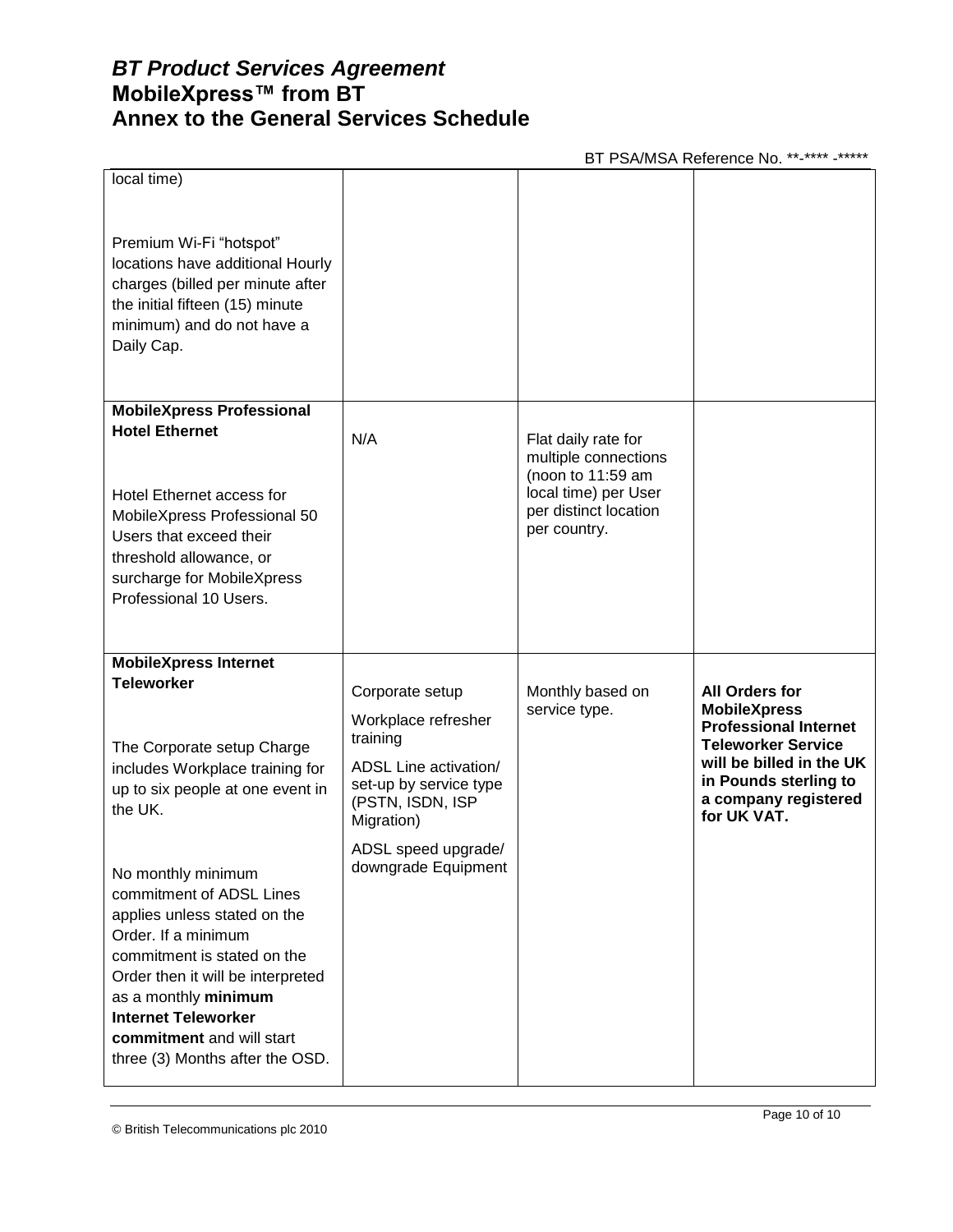BT PSA/MSA Reference No. \*\*-\*\*\*\* -\*\*\*\*\*

| <b>Security Options</b>                                                                                                | One time charges                                                                                                                                       | <b>Recurring charges</b>                                                     | <b>Notes</b>                                                                                                                                                       |
|------------------------------------------------------------------------------------------------------------------------|--------------------------------------------------------------------------------------------------------------------------------------------------------|------------------------------------------------------------------------------|--------------------------------------------------------------------------------------------------------------------------------------------------------------------|
| <b>MobileXpress Mobile SSL</b><br><b>VPN</b>                                                                           |                                                                                                                                                        |                                                                              |                                                                                                                                                                    |
| <b>Each Configuration monthly</b><br>charge includes an allowance<br>for a specified number of<br>inclusive SSL Users. | Installation charge per<br>Configuration                                                                                                               | Monthly. per<br>Configuration plus per<br>User Charges for SSL<br><b>VPN</b> | For termination before<br>the end of the<br><b>Minimum Period of</b><br><b>Service all remaining</b><br><b>Recurring Charges</b><br>are payable.                   |
|                                                                                                                        | Connection charge to<br>authentication Server<br>Report set-up<br>Configuration<br>changes, except any<br>requested within thirty<br>(30) days of OSD. | Monthly, Usage<br>reports                                                    |                                                                                                                                                                    |
|                                                                                                                        |                                                                                                                                                        |                                                                              |                                                                                                                                                                    |
| <b>MobileXpress Cloud Secure</b><br><b>SSL VPN</b>                                                                     |                                                                                                                                                        |                                                                              |                                                                                                                                                                    |
| Each Configuration monthly<br>charge includes an allowance<br>for a specified number of<br>inclusive SSL Users.        | Installation charge per<br>Configuration                                                                                                               | Monthly. per<br>Configuration plus per<br>User Charges for SSL<br><b>VPN</b> | For termination before<br>the<br>the<br>end<br>οf<br>Period<br><b>Minimum</b><br>оf<br>Service all remaining<br><b>Recurring</b><br><b>Charges</b><br>are payable. |
|                                                                                                                        | Connection charge to<br>authentication Server                                                                                                          | Monthly,<br>Usage<br>reports                                                 |                                                                                                                                                                    |
|                                                                                                                        | Report set-up<br>Configuration<br>changes, except any<br>requested within thirty<br>(30) days of OSD.                                                  |                                                                              |                                                                                                                                                                    |